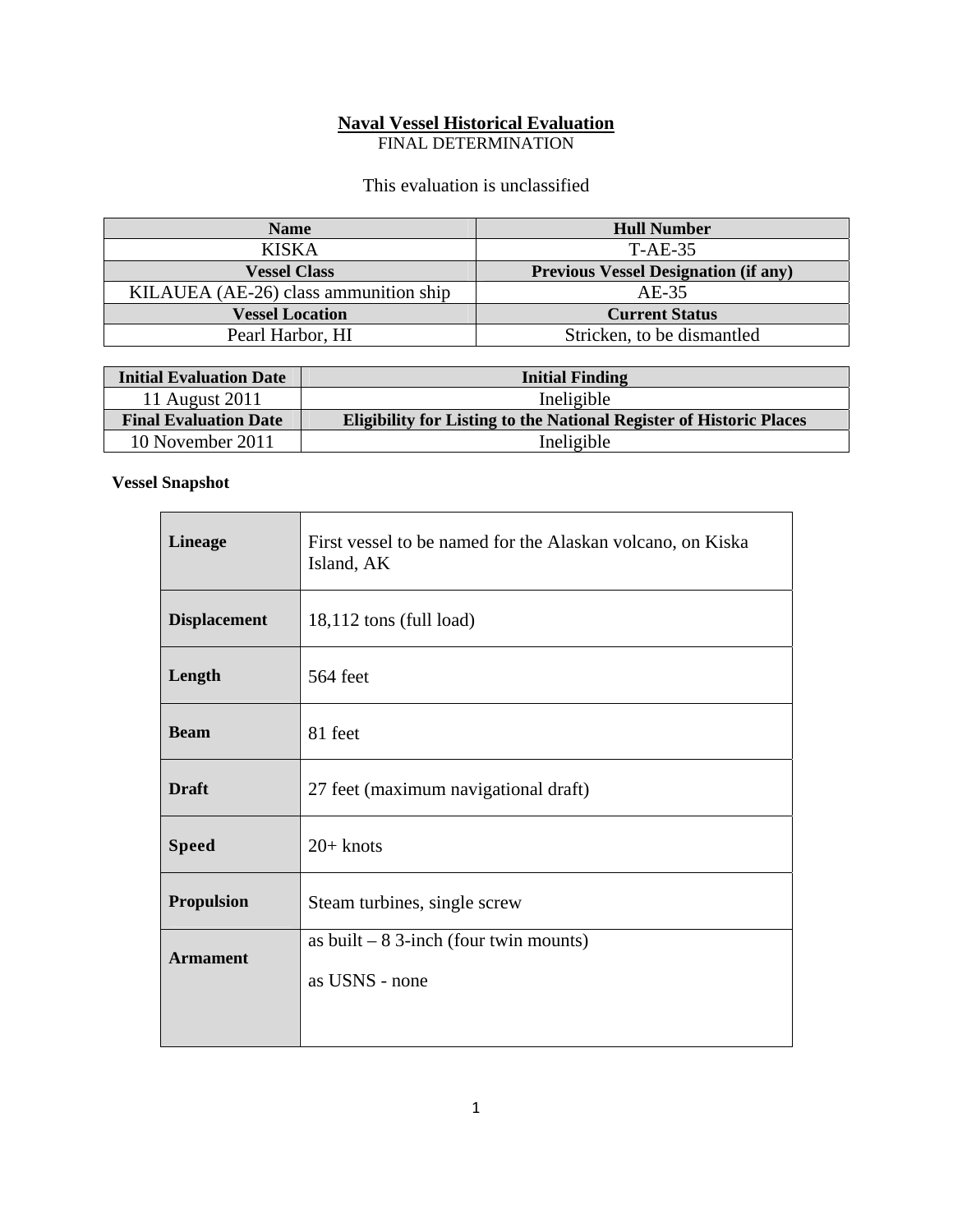| <b>Laid Down</b>      | 8 April 1971                                                                  |
|-----------------------|-------------------------------------------------------------------------------|
| Launched              | 11 March 1972                                                                 |
| <b>Built By</b>       | Ingalls Shipbuilding, Division of Litton Industries, Pascagoula,<br><b>MS</b> |
| <b>Sponsor</b>        | Mrs. Isaac Kidd, wife of ADM Isaac C. Kidd, Jr.                               |
| <b>Delivered</b>      | 25 February 1973                                                              |
| <b>Commissioned</b>   | 16 December 1972                                                              |
| <b>Inactivated</b>    | 15 January 2011                                                               |
| <b>Decommissioned</b> | 1 August 1996                                                                 |
| <b>Stricken</b>       | 15 January 2011                                                               |

## **Vessel History**

| <b>Deployment</b><br><b>Summary</b> | True to her motto "We Deliver," KISKA made numerous deployments to the<br>Western Pacific. With a constant U.S. naval force in place in the Persian Gulf<br>from the late 1970s, KISKA's deployments often extended into the Indian<br>Ocean.                                                                                                                                                                                              |
|-------------------------------------|--------------------------------------------------------------------------------------------------------------------------------------------------------------------------------------------------------------------------------------------------------------------------------------------------------------------------------------------------------------------------------------------------------------------------------------------|
| <b>Awards</b>                       | Joint Meritorious Unit Award, 2 Navy Unit Commendations, 3 Navy<br>Meritorious Unit Commendations, 4 Navy Battle "E" Ribbons, Navy<br>Expeditionary Medal (Iran/Indian Ocean), National Defense Service Medal,<br>Armed Forces Expeditionary Medal (MAYAGUEZ Operation; Libya),<br>Southwest Asia Service Medal, Global War on Terrorism Expeditionary<br>Medal, Humanitarian Service Medal ("Boat People," 21 July 1979 - 30 Jun<br>1984) |
| DANFS* Entry                        | None; research in progress.                                                                                                                                                                                                                                                                                                                                                                                                                |